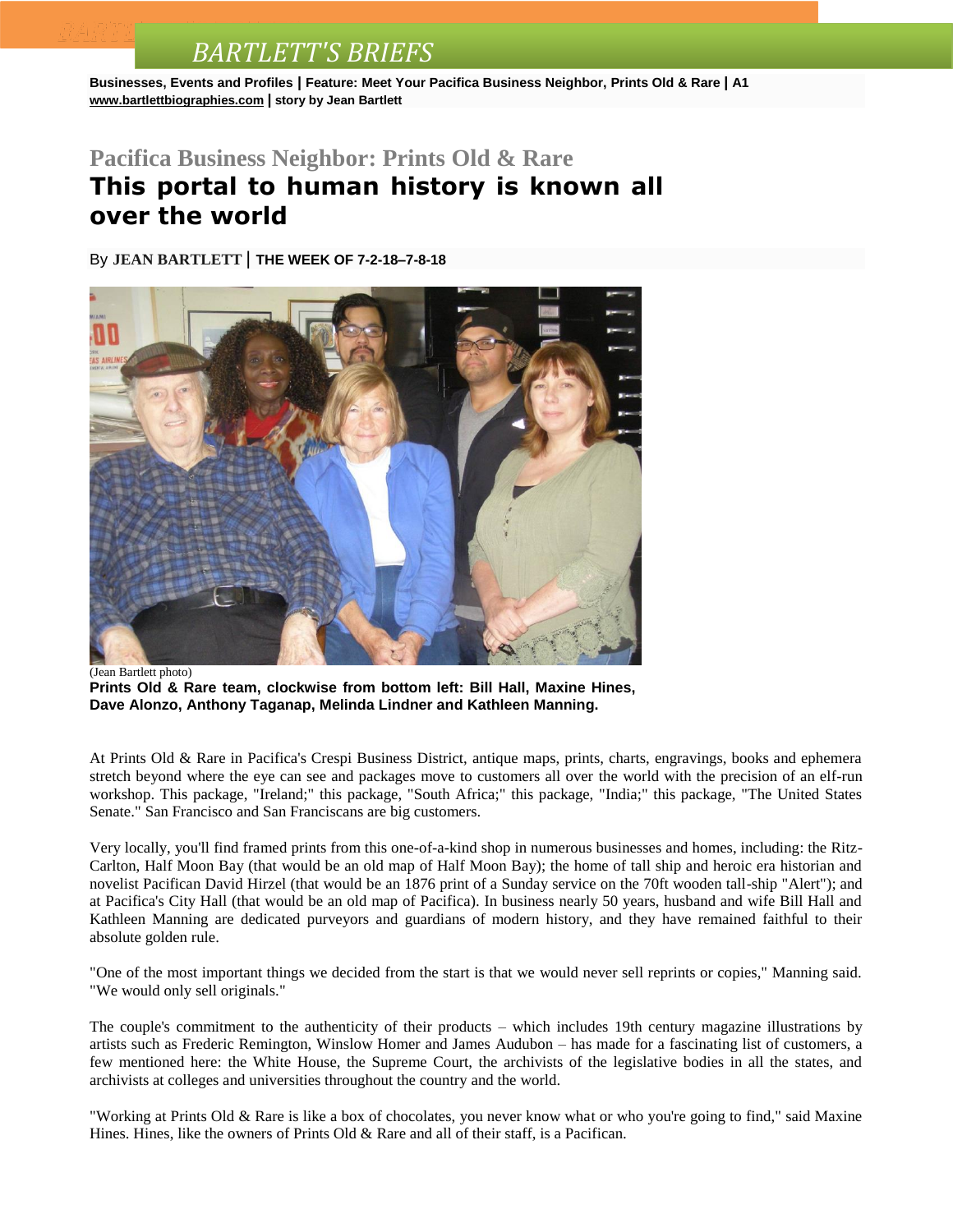**Businesses, Events and Profiles | Feature: Meet Your Pacifica Business Neighbor, Prints Old & Rare | A2 [www.bartlettbiographies.com](http://www.bartlettbiographies.com/) | story by Jean Bartlett**

"It's like a museum," she continued. "The store is filled with thousands of historical items: antique maps, prints, books, pictures, newspapers, etc., as well as a few surprises such as an electric chair and a coffin. The latter two are particular favorites of mine. It's amazing to see and touch, gently, ever so gently, items that date back 100 to 500 years. There's one item that is so huge it takes up a large portion of the shop's shipping area. It's a working model of the Ocean Shore Railroad and it is vital to the history of Pacifica. Kathleen and Bill saved it from the wrecking ball when it was formerly in the lobby of one of Pacifica's hotels."

Hines noted that the shop additionally offers her something very special – a personal recollection that is very dear. "We called my grandmother a bonbon shopper. That was our word for her always finding 'sweets' at garage sales. And I loved going to her house because she had all these interesting things. This place brings me back to my grandmother."

Melinda Lindner, the office manager, has worked at the shop since 2000.

"One of my favorite memories is turning on the television one afternoon and watching the U.S. House of Representatives Curator, one of our clients, give a tour of the House's hallways," Lindner said. "And their walls are lined with many of our prints."

"When I first came here, I was a bit overwhelmed because there is so much material," Lindner continued. "But Kathleen and Bill are great educators and I learned the value of these historic prints and maps. I additionally found out, I really love the old maps. Funny, because of the Internet there aren't that many maps now because everyone uses MapQuest. But the old maps that you can find here, present such history. I'm always looking for something. I bought a chart of the Farallon Islands from the 1800s and I love it. My husband has also purchased several bird's-eye views of old San Francisco that are framed and on our walls."

Dave Alonzo has worked in the shop for 11 years.

"I've learned so much from working here," the company's archivist said. "My first day on the job, Bill started teaching me about history and geography and it was completely fascinating. I know now that copper engravings are 1500s and 1600s, and that they are always older than the steel engravings, many of which come from the 19th century. There is something new to learn, new to find every day I come in. And I discovered, from Kathleen's and Bill's old prints, that I have a love of old Roman architecture, drawings and sculpture that I didn't know I had."

As evidence of this, Alonzo pulls out a favorite, a 1770 engraving of the Greek geographer Pytheas. This is followed by another favorite, an 1806 sepia tone aquatint of the Temple at Paestum.

Anthony Taganap photographs the prints for online information and has discovered a real love for old San Francisco history through maps. These maps include: a 1906 map of pre-earthquake San Francisco, and an 1855 hand-colored lithographed U.S. Coast Survey of the Golden Gate of San Francisco Bay.

"It's so interesting to compare what was then to what is now," Taganap said.



**"On The Coast of California, showing Point San Pedro, near San Francisco." First published view of Pacifica, California. Hand colored wood engraving from Picturesque America. 1873. Available through Prints Old & Rare.**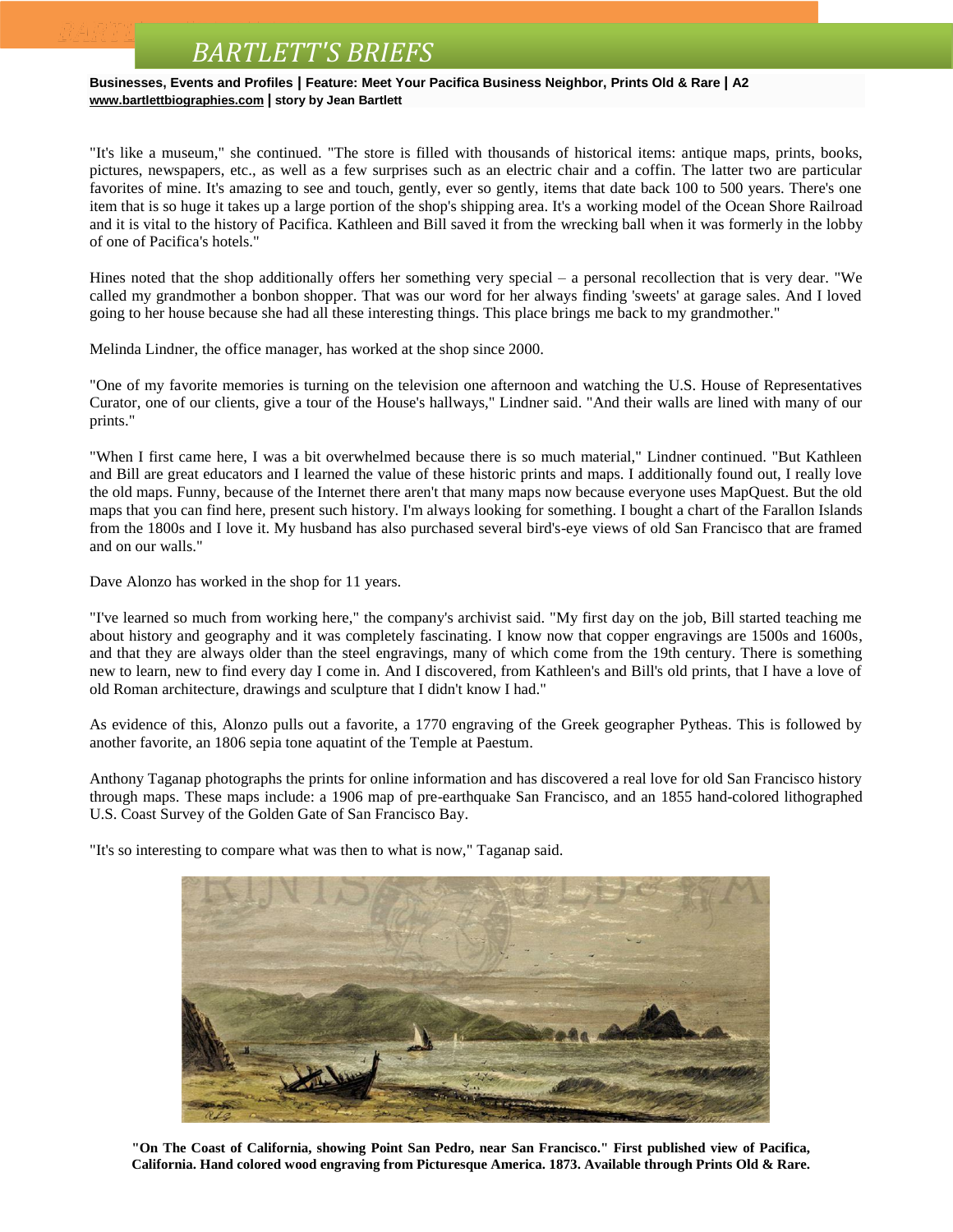**Businesses, Events and Profiles | Feature: Meet Your Pacifica Business Neighbor, Prints Old & Rare | A3 [www.bartlettbiographies.com](http://www.bartlettbiographies.com/) | story by Jean Bartlett**

Bill Hall noted that he also has a particular love of maps.

"I am interested in all maps, but I especially like American maps because we can show, through these maps, the changes that our individual states, and their cities and towns, make. We have maps where cities that we know now are not part of that map. We also have maps of areas where states exist now. We have a late 1700s map of just the original 13 colonies.

"Of course it is fun to see big cities expand so quickly. South Florida, for example, was a virtual wasteland, just a swamp, until around 1920. We have so many customers in South Florida and throughout Florida. These are libraries, universities, collectors and businesses. Florida is a state where people really love their history. Miami, for instance, has an annual map show that people come to from all over the world.

"When people are looking for something very unique in a map – maybe a map like California when there was no Ventura County, there was just Santa Barbara County which then came down to Los Angeles County – we have it. People like seeing that, that's a change. Talking about California, the maps made in the late 1600s show California as an island. You see, when explorers discovered San Francisco, they travelled along the San Francisco Bay as far as they could and then they went along Baja California as far as they could. When their ships couldn't get through, they assumed it was the ship's draught. For several years, European map makers connected the water making California an island.

"I've done this for so many years, but it is such an exciting business. Sometimes things show up that Kathleen and I have never seen before."

Hall pulled out a map made before there was a West Virginia.

"West Virginia split off at the time of the Civil War," he explained. "We have original maps showing this. This makes it interesting."

He produced a canal and railroad map of Pennsylvania, dated 1840. There were no roads or freeways. People traveled by rail or by canal, or of course, horse and buggy.

But it's not just stories of maps and prints and charts and engravings that intrigue the owners and staff of Prints Old & Rare. There are also so many fascinating tales of customers.

"I don't even know where to begin with the interesting people who have come into our shop," Hall said. "We had one dealer from Australia come in. He called from the (San Francisco) airport and said, 'Can I be picked up? I'm a dealer in Australia and I buy from you occasionally.' So we said, 'sure,' and had someone on our staff pick him up. Late in the afternoon, I said, 'Well, you haven't eaten anything, would you like to go to a restaurant? Continue this tomorrow?' And he said, 'I have to stay with it. I have to get back to the airport. I've got to get back to Australia tonight.' He came here just to see our maps. I asked him, 'Have you ever seen San Francisco? People come from all over the world to see it.' And he said, 'Yes, when your man picked me up from the airport I saw a little of San Francisco on my way here.'"

"We had a visit from the Philippines Ambassador in Washington D.C.," Hall continued. "He used to go back to the Philippines about twice a year and he collected prints and maps on the Philippines. He would phone us about two days ahead of his trip. 'I'll be coming through and I've arranged to change planes in San Francisco,' he'd tell us. So he would give us his time between flights, about three hours, and we would take prints and maps on the Philippines to him at the airport. He would look through them, buy some and rush onto his plane. That was just so interesting and great fun.

"Because we sell to all these foreign dealers, I feel like we have the largest collection of prints and maps in the country and probably in the world.

"Because we sell to all these foreign dealers, I feel like we have the largest collection of prints and maps in the country and probably in the world."

Both Hall and Manning stressed that right now they are in the market to buy interesting maps of the old Ocean Shore Railroad. (Contact them. Tell them what you have and they will give you a price.) Manning has long been involved with the Pacifica Historical Society, [www.pacificahistory.org,](http://www.pacificahistory.org/) and can be given a lot of the credit for saving the last remaining car of the Ocean Shore Railroad, Car 1409. The massive restoration of Car 1409 has been taken under the fundraising wing of the unstoppable, all-volunteer Pacifica Historical Society. Expect success. (These are the